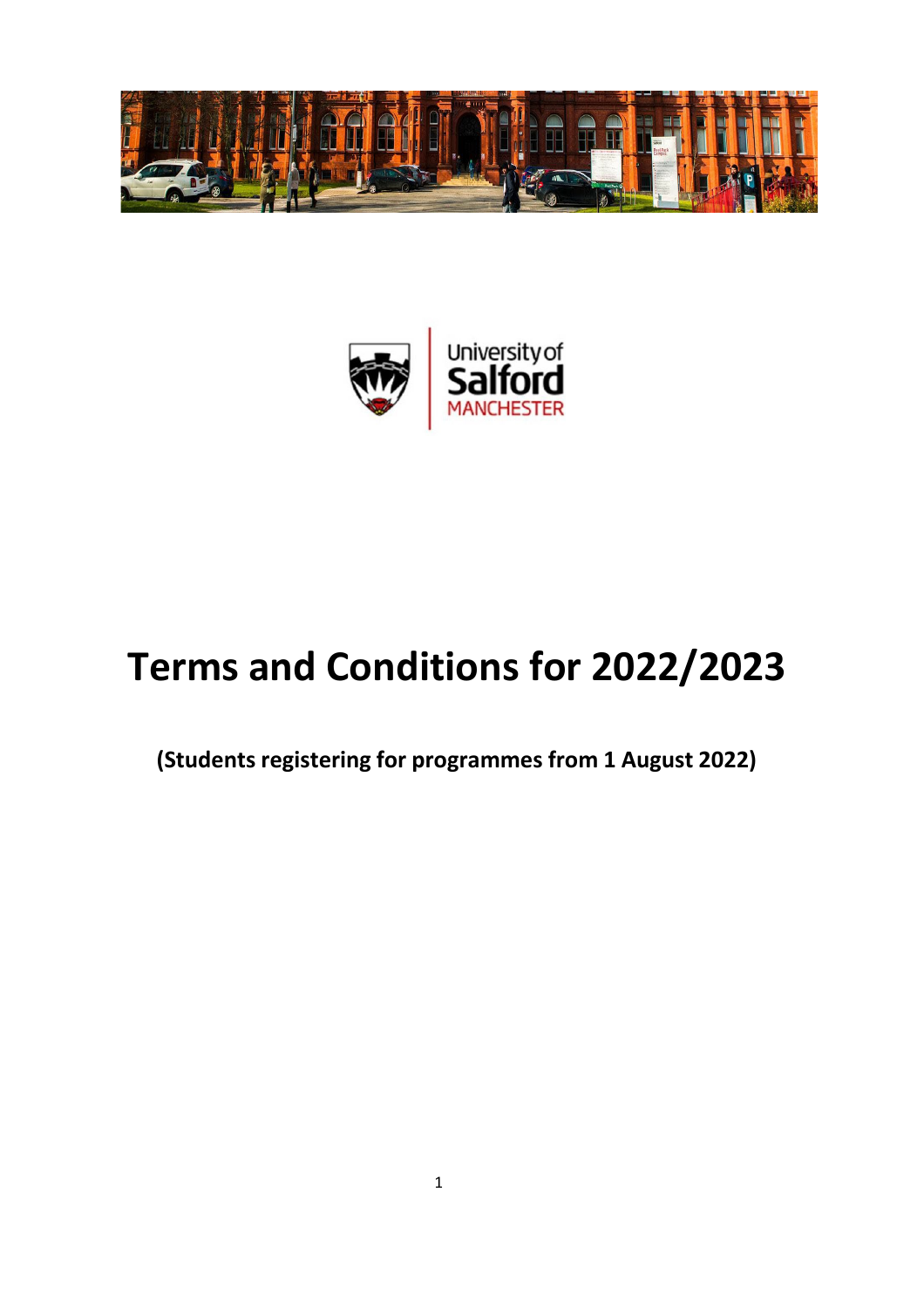## **Index of Contents**

| <b>Condition</b> | <b>Description</b>                                                                                                 | Page |
|------------------|--------------------------------------------------------------------------------------------------------------------|------|
|                  |                                                                                                                    | No.  |
| $\mathbf{1}$     | Your contract with us                                                                                              | 3    |
|                  |                                                                                                                    |      |
| $\overline{2}$   | Fees and Payment                                                                                                   | 4    |
| 3                | Programme Information                                                                                              | 6    |
| 4                | <b>Rules and Regulations</b>                                                                                       | 6    |
| 5                | Withdrawal of/changes to programmes and modules                                                                    | 8    |
| 6                | If you want to leave your programme and the University                                                             | 9    |
| $\overline{7}$   | Circumstances in which we may cancel your contract and remove you<br>from your programme                           | 10   |
| 8                | What happens if any exceptional and unforeseen events prevent us<br>delivering your programme                      | 11   |
| 9                | What you need to do if there is a change to your circumstances and<br>you need a 'break from study' (interruption) | 11   |
| 10               | What to do if things go wrong                                                                                      | 12   |
| 11               | <b>Students with Visas</b>                                                                                         | 12   |
| 12               | Misconduct                                                                                                         | 13   |
| 13               | Ownership of your work                                                                                             | 13   |
| 14               | Facilities, accommodation and support services                                                                     | 13   |
| 15               | Collaboration with other providers to deliver your programme                                                       | 13   |
| 16               | Protecting your data                                                                                               | 14   |
| 17               | Fitness to study                                                                                                   | 14   |
| 18               | Students' Union                                                                                                    | 14   |
| 19               | Changes to terms and conditions                                                                                    | 15   |
| 20               | Graduation                                                                                                         | 15   |
| 21               | Applicable law                                                                                                     | 15   |
| 22               | <b>Glossary of Terms</b>                                                                                           | 15   |
| 23               | List of our Rules, Regulations, Policies and Procedures                                                            | 16   |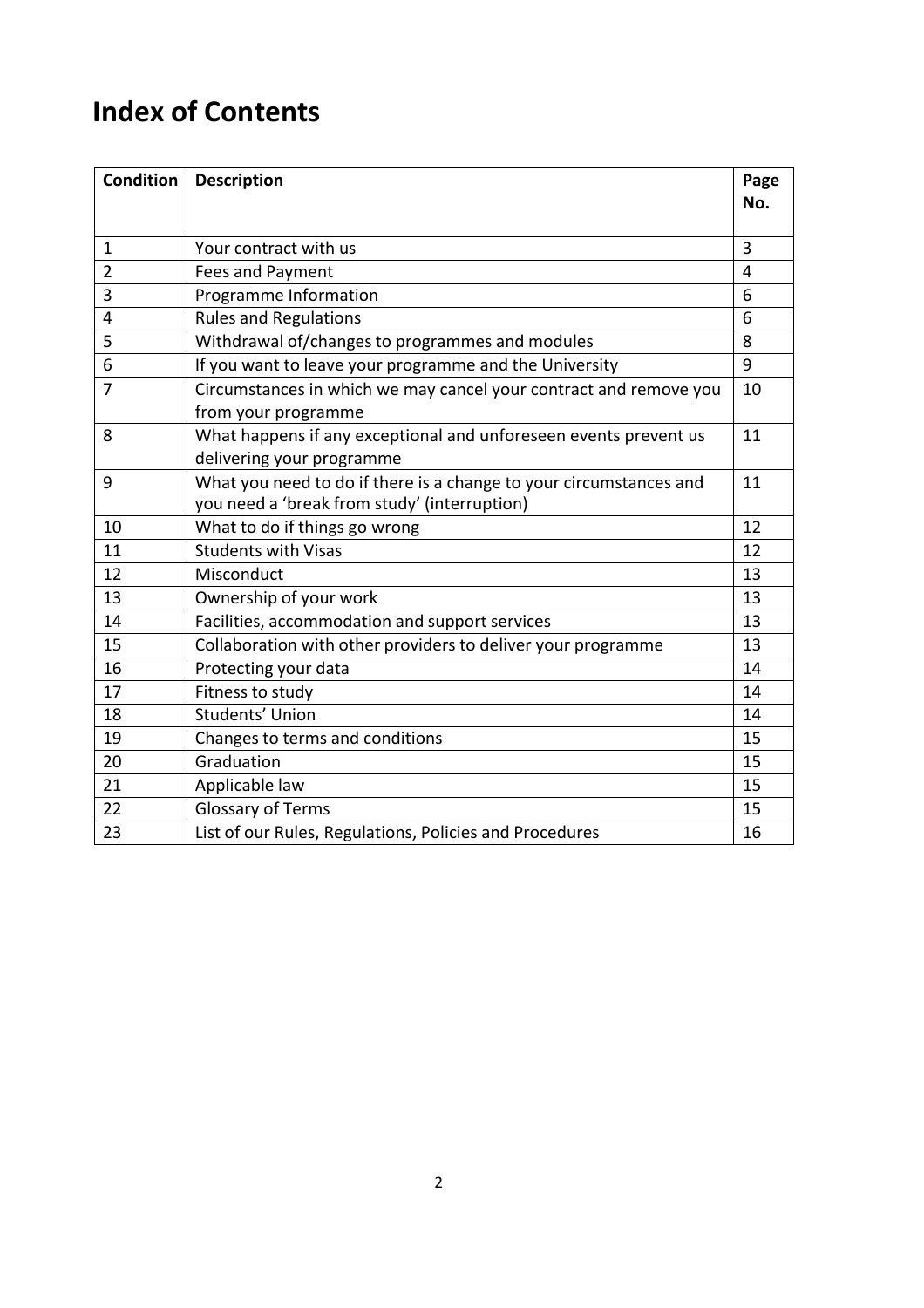## **Introduction**

These terms and conditions apply to all students with 2 exceptions:

- If you are a higher or degree apprenticeship student, then the terms and conditions which apply to you are [here.](https://beta.salford.ac.uk/student-terms-and-conditions)
- If another provider is responsible for delivering all or part of your programme in collaboration with us, and you are paying tuition fees directly to that provider, then in addition to the provider's terms and conditions, you will be bound by our terms and conditions which are [here.](https://beta.salford.ac.uk/student-terms-and-conditions)

These terms and conditions are legally binding and set out the provisions that are central to our relationship with you. You should read these Terms and Conditions very carefully as they contain important information, but particular attention is drawn to the paragraphsin **bold**. If you want more information or are unsure about anything in these Terms and Conditions, please see the dedicated zone on our [website.](https://beta.salford.ac.uk/student-terms-and-conditions)

There is a Glossary at the end of these Terms and Conditions which explainsthe meaning of certain words that we use.

## **1. Your contract with us**

- a. You will have a legally binding contract with us on the date you accept the offer in our offer letter. If the offer is conditional, this will be the date that you have fulfilled all of the conditions applicable to your first year of study which are specified in our offer letter (provided that in each case the date is within any timescale we have specified in our offer letter):
	- **You must register with us before the start of each year of study. Only students who are registered have access to our facilities and services. Your contract will be cancelled if you do not register for any year of study within the registration period and an interruption of study (break in learning) has not been agreed by us. This period ends 2 weeks after your programme starts in each year of study.**
	- If you change your mind after registering for the first year of study, you may cancel your contract at any time up to the end of the registration period (see paragraph 6 below). If you decide to cancel your contract you will lose any nonrefundable deposit (see below) but we will give you a full refund of the fees that you have paid. Depending on the date your contract was made, you may also have a statutory right to cancel after the registration period has ended and to receive a full refund. If you cancel after the end of the registration period without a statutory right to do so, you may be charged. (Check below for further details about your rights to cancel).
	- You will only have one contract with us in respect of your programme and no new contract will be created when you register for any future years of study.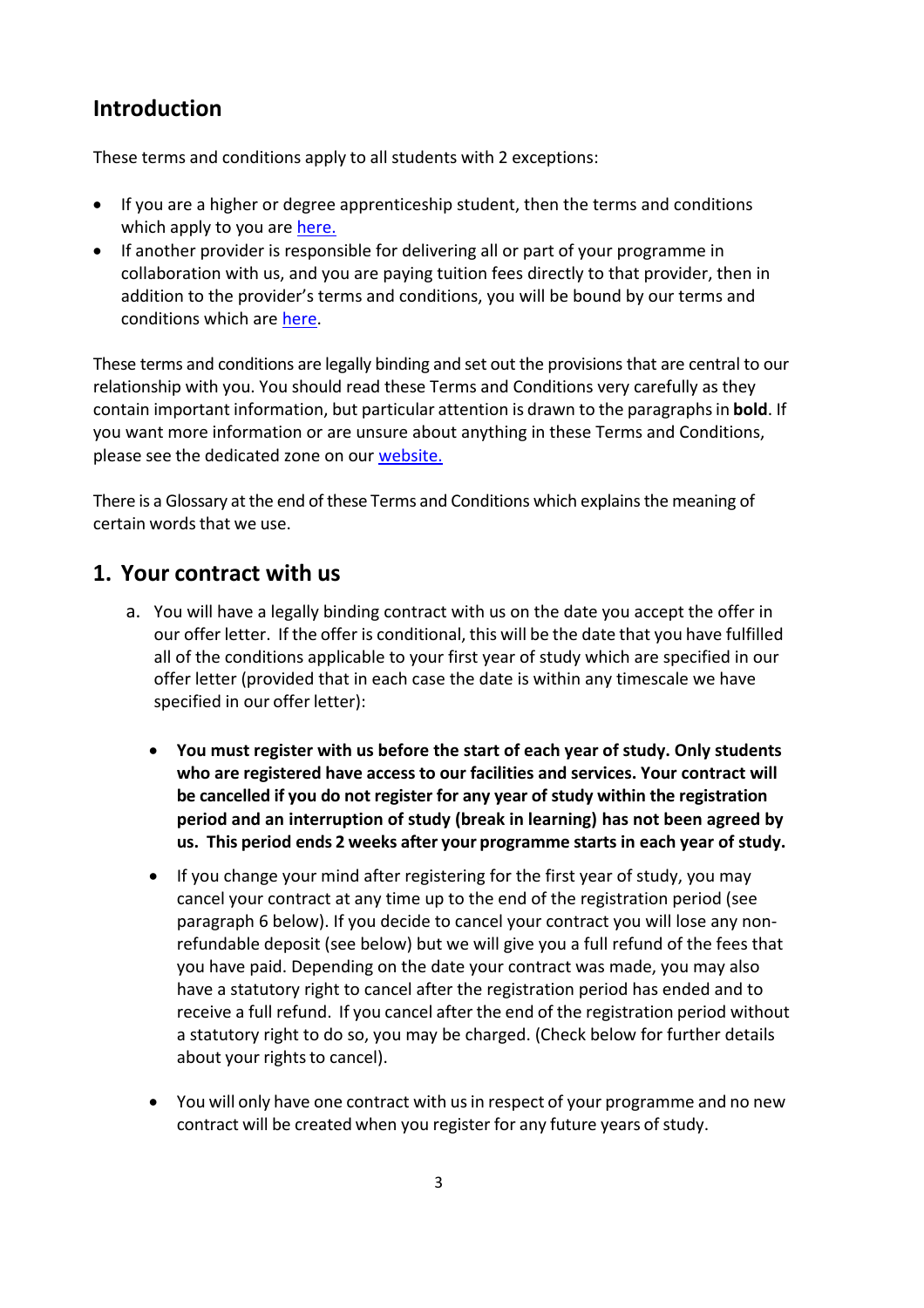- b. The contract will comprise the following:
	- these Terms and Conditions;
	- our 'Key [Facts about Fees'](https://beta.salford.ac.uk/student-terms-and-conditions) document which tells you everything you need to know about fees (including increases);
	- our offer letter (if you have both conditional and unconditional offer letters, the unconditional offer letter takes precedence over the conditional offer letter);
	- information on [Course Finder](http://www.salford.ac.uk/study/a-z-courses?result_279643_result_page=A) (which supersedes and takes precedence over information about your programme which is in our prospectus – see below);
	- our Student Charter and Student Code of Conduct which set out what you can expect from us and the behaviours, commitment and input that you will need to drive your academic success and student journey;
	- (if you are under the age of 18 at the time you first register with us), our Policy for the Admission of Students Under 18 Years of Age;
	- Our Refunds & Compensation Policy; and
	- all of the other Rules, Regulations, Policies and Procedures which apply to all students and which are accessible via links below; and

The purpose of the above documents is so that you can understand what is expected of you and can hold us to account if we do not deliver what we have promised.

The above documents are listed in descending order of priority and that order of priority will be applied to resolve any conflict or inconsistency between any of the documents.

**Unless you have a good reason for not doing so, you must attend all timetabled and scheduled events for your programme and your compliance may be monitored. Failureto meet the minimum attendance and participation requirements may result in cancellation of your contract and your removal from the programme.**

#### **2. Fees and payment**

- a. Our Tuition Fees Policy sets out everything you need to know about our tuition fees and the main points are summarised in our **'Key Facts [about](https://beta.salford.ac.uk/student-terms-and-conditions) Fees'** document.
- b. **The tuition feesfor each year ofstudy are set out in your offer letter. Increases may apply (see 'Key Facts [about](https://beta.salford.ac.uk/student-terms-and-conditions) Fees').**
- c. If you have a sponsor:
	- tuition fees must be paid in full at the start of each year of study. Payment by instalments is not an option;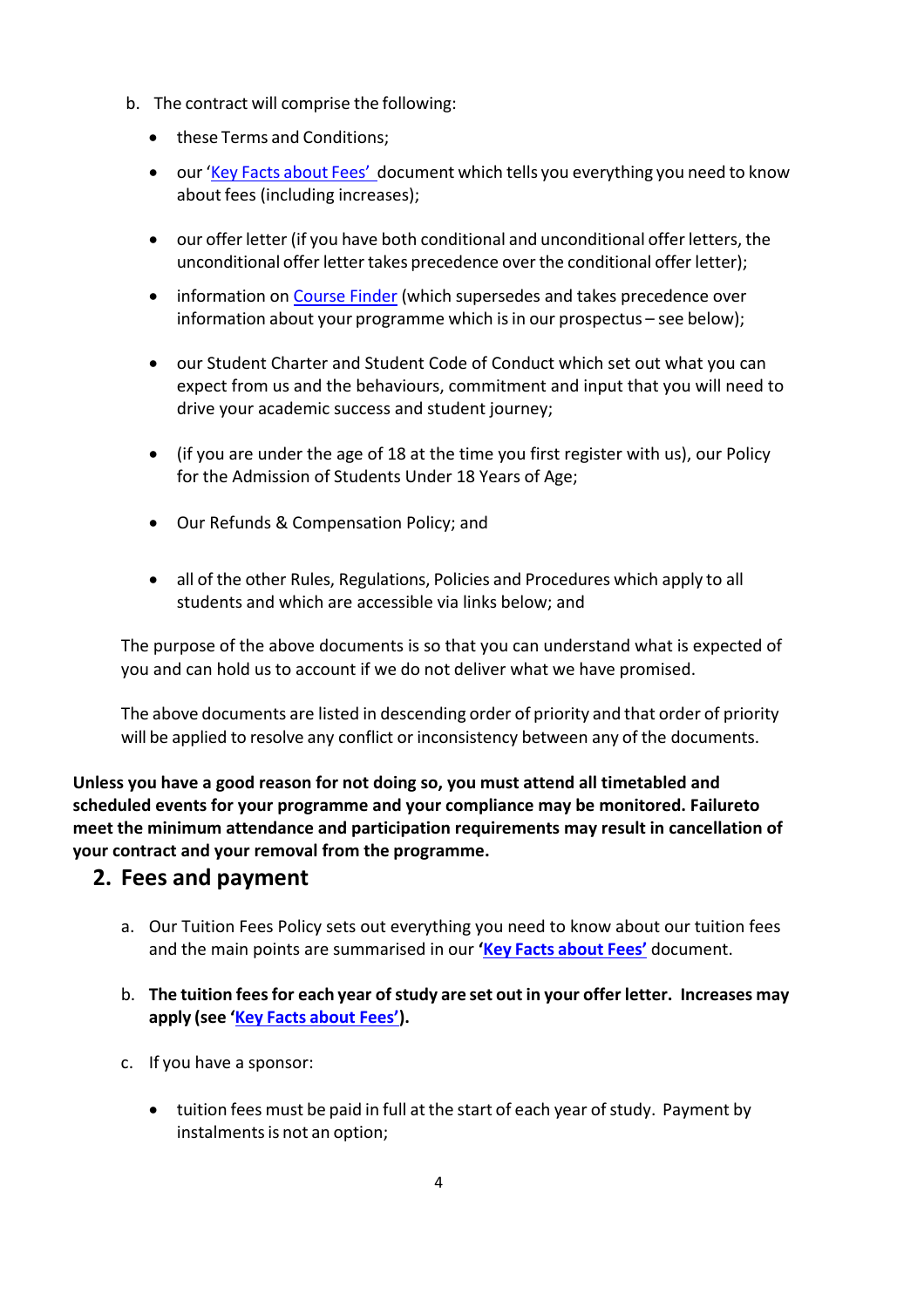- you are not entitled to any of our scholarships or bursaries (other than the loyalty discount to which eligible sponsored students may be entitled from September 2022 onwards);
- you remain responsible for payment of tuition fees and we may invoice you personally for any unpaid balance;
- you must provide us with a letter from your sponsor before each year of study which confirms the payment of tuition fees for that year of study;
- you authorise us to disclose relevant information about you/your studies to your sponsor unless you notify our Head of Income & Treasury Management that you do not wish disclosure to be made. This can be done either by post to the University of Salford, University House, The Crescent, Salford, M5 4WT or by email to [income-treasury@salford.ac.uk.](mailto:income-treasury@salford.ac.uk) However, on receipt of notification, you will be classed as a self- funding student and personally responsible for paying your tuition fees.
- d. **If you are do not have a sponsor, you must pay your tuition fees as follows:**
	- **For each year of study: payment must be made eitherin full before the date that year of study starts or, if you set up a recurring debit or credit card payment before the year of study starts, as follows\*:** 
		- **1. Undergraduate, Postgraduate Certificate or Postgraduate Diploma programme by 5 equal and consecutive monthly instalments**
		- **2. Any other Postgraduate programme by 7 equal and consecutive monthly instalments**

**(the first instalment will be on the last working day of the month immediately following the month in which that year of study starts)** 

**\*Students who have a postgraduate loan from the Student Loans Company may set up a payment plan to coincide with their scheduled loan payments.**

- **For each single module: payment must be made either in full before the date on which the module starts or (if you set up a recurring debit or credit card payment before the module starts) by 3 equal and consecutive monthly instalments starting on the date on which the module starts.**
- e. Unless you are a home student or have a sponsor, it is a condition of your contract that you must pay us the deposit specified in your offer letter for each year of study\*:
	- You must register within the registration period for that year of study (this period ends 2 weeks after your programme starts) and pay the deposit on or before registration.
	- Failure to pay your deposit on time may result in you being unable to register.
	- The deposit is not refundable unless one of the circumstances specified in the Key Facts About Fees document applies.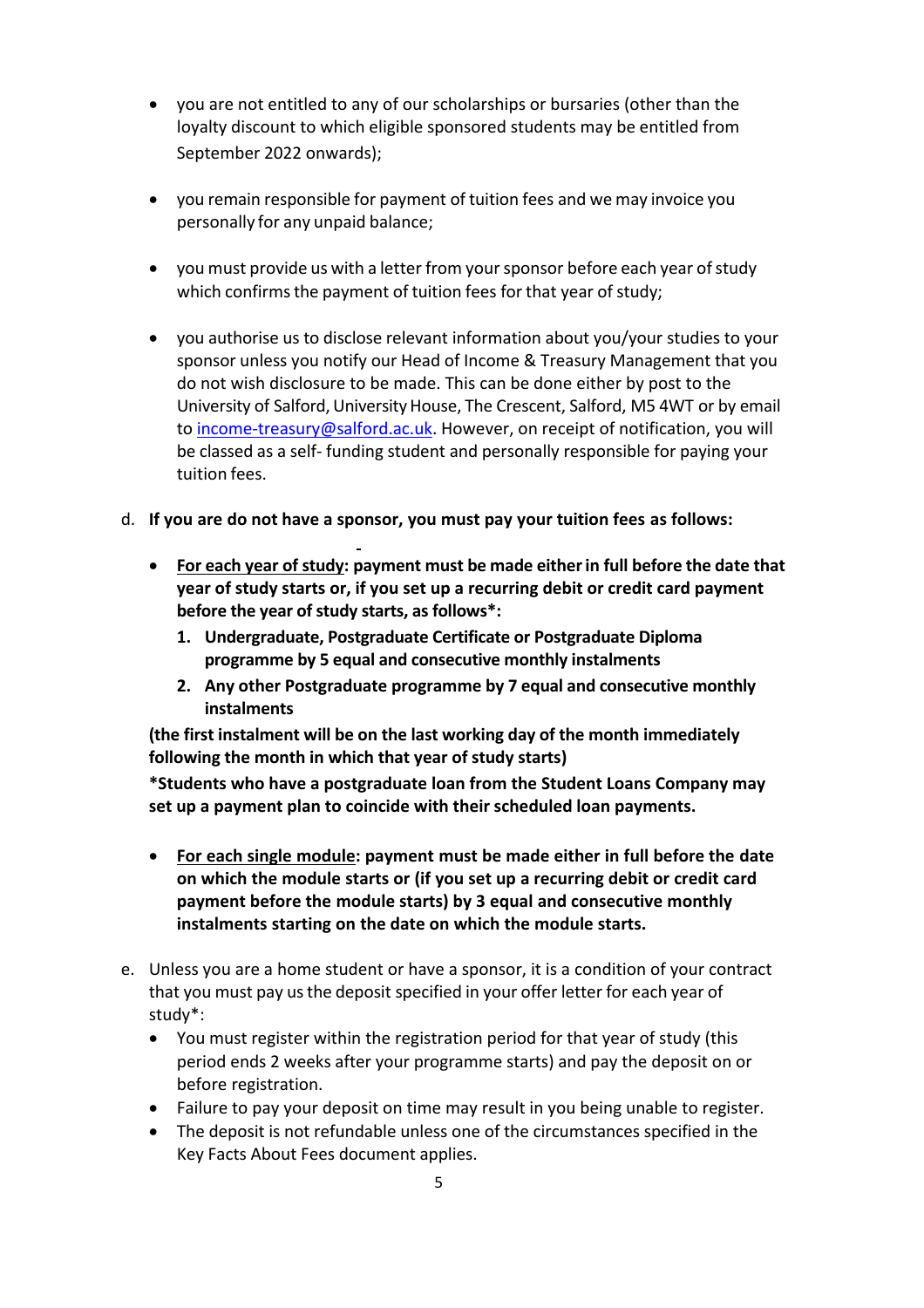(\*If your deposit payment is flagged to us as suspicious (e.g. because you have tried to pay using a variety of different cards in different names), the deposit condition will not be satisfied and we may cancel your contract and remove you from the programme).

- f. We take debt recovery action for unpaid fees. Your account may be referred to a debt collection agency and this may result in legal action being taken against you. The following also applies:
	- Unpaid tuition fees: Your assessment results may be withheld, you may not be allowed to continue with your programme, you may be prevented from registering for the next year of your programme or from receiving an award or from attending a graduation ceremony.
	- Other unpaid fees: you may be prevented from attending a graduation ceremony.
- g. If you have to re-take any module or repeat any year of study, you will be charged additional tuition fees which will be the amount payable by students starting that module or year of study at that time.
- h. You must pay us other additional amounts in certain circumstances, e.g. library fines and (if applicable to your programme), examination fees, bench fees, material costs and field trip costs (for programme specific information please refer to the Fees and Funding, additional costs section, of the programme entry in [Course](http://www.salford.ac.uk/study/a-to-z) Finder). A fee of £100 also appliesto re-connect to our IT system if you have been disconnected as a result of not complying with our terms of use (see paragraph 4i below).
- i. Cancellations, interruptions and suspensions of study will not be back dated so you will continue to be charged tuition fees for the period up to and including the date we receive formal notification from you.
- j. Where your contract is cancelled, but we subsequently agree that you may re-join your programme, you must pay all tuition fees in full before resuming your programme.
- k. Refunds will be paid, by the same method of payment, to the payer of the fees to which the refund relates. Further information about refunds is set out in our [Refund](https://beta.salford.ac.uk/student-terms-and-conditions) [and Compensation](https://beta.salford.ac.uk/student-terms-and-conditions) Policy.
- l. No discount on your tuition feesis given where you join the programme late.
- m. (Students with visas) An administration fee of £250 is payable if we ask you for a mock interview which you fail (see paragraph 11) and which results in your contract being cancelled under paragraph 7a. We may deduct this fee from any refund we owe you. This fee is to cover our costs for processing your application up to the point of cancellation.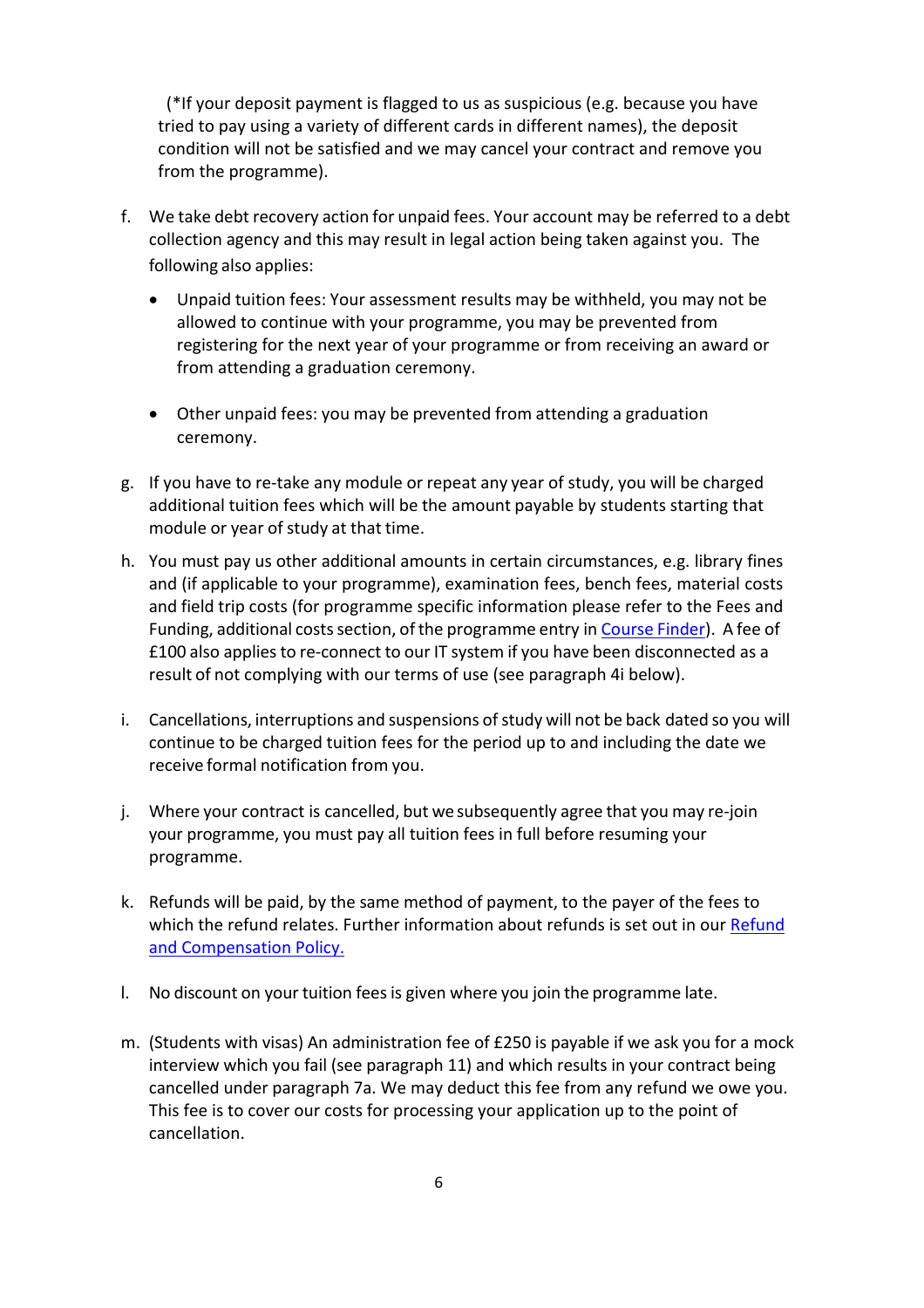## **3. Programme Information**

- a. The key information you need about your programme (including the programme title, length, modules, tuition fees/other costs) is in [Course Finder a](http://www.salford.ac.uk/study/a-to-z)nd your offer letter.
- b. As our prospectus is published so far before the start of the application process to give you information about your options, certain changes are unavoidable. [Course](http://www.salford.ac.uk/study/a-to-z) [Finder](http://www.salford.ac.uk/study/a-to-z) and your offer letter, rather than our prospectus, should be regarded as the sole sources of information to be relied on as they contain the most current and definitive information you need.

## **4. Rules and Regulations**

- a. **By accepting our offer, you agree to abide by our [AcademicRegulations](https://beta.salford.ac.uk/student-terms-and-conditions) (which cover, amongst other matters, assessment, academic progression and awards) and also our student policies and procedures (see paragraph 23).** We reserve the right to make changesto our Academic Regulations, policies and procedures and to introduce additional documents (normally before the start of each year of study but, where necessary, at other times) where they benefit students or are necessary because of changes in law, regulatory or funder requirements, or they reflect good practice or aid clarification. We will let you know where any changes are made.
- b. If there are any vaccination or other requirements which are imposed by the UK Government, the National Health Service or other applicable health or regulatory bodies and which apply to students studying your programme, then you must comply with those requirements to remain on the programme (see your offer letter).

New requirements which you must comply with may be introduced, or changes to existing requirements you must comply with may be made, where they are imposedby law or a third party (e.g. an accrediting professional body) or they reflect currentgood practice. We will give you notice of any new or modified requirements which apply to you.

- c. If you are studying one of our programmes which leads to registration with a professional body (as listed in Appendix A of our **[Fitness to Practise](https://beta.salford.ac.uk/governance-and-management/student-facing-policies-and-procedures) Procedure**):
	- a. any concerns about your fitness to practice will be considered under our [Fitness to Practise](https://beta.salford.ac.uk/governance-and-management/student-facing-policies-and-procedures) Procedure; and
	- b. in addition to our Rules and Regulations, you must also comply with the Rules and Regulations of the applicable professional body.
- d. The qualification you leave with will depend on the level of your programme, the credits/marks you obtain and the threshold of classification you reach as set out in our **Academic Regulations for Taught Programmes/Academic Regulations for Research** [Programmes](http://www.salford.ac.uk/__data/assets/pdf_file/0003/1258626/AcademicRegulationsResearch1718.pdf)
- e. Assessment outcomes are confirmed by Assessment Boards. You may submit an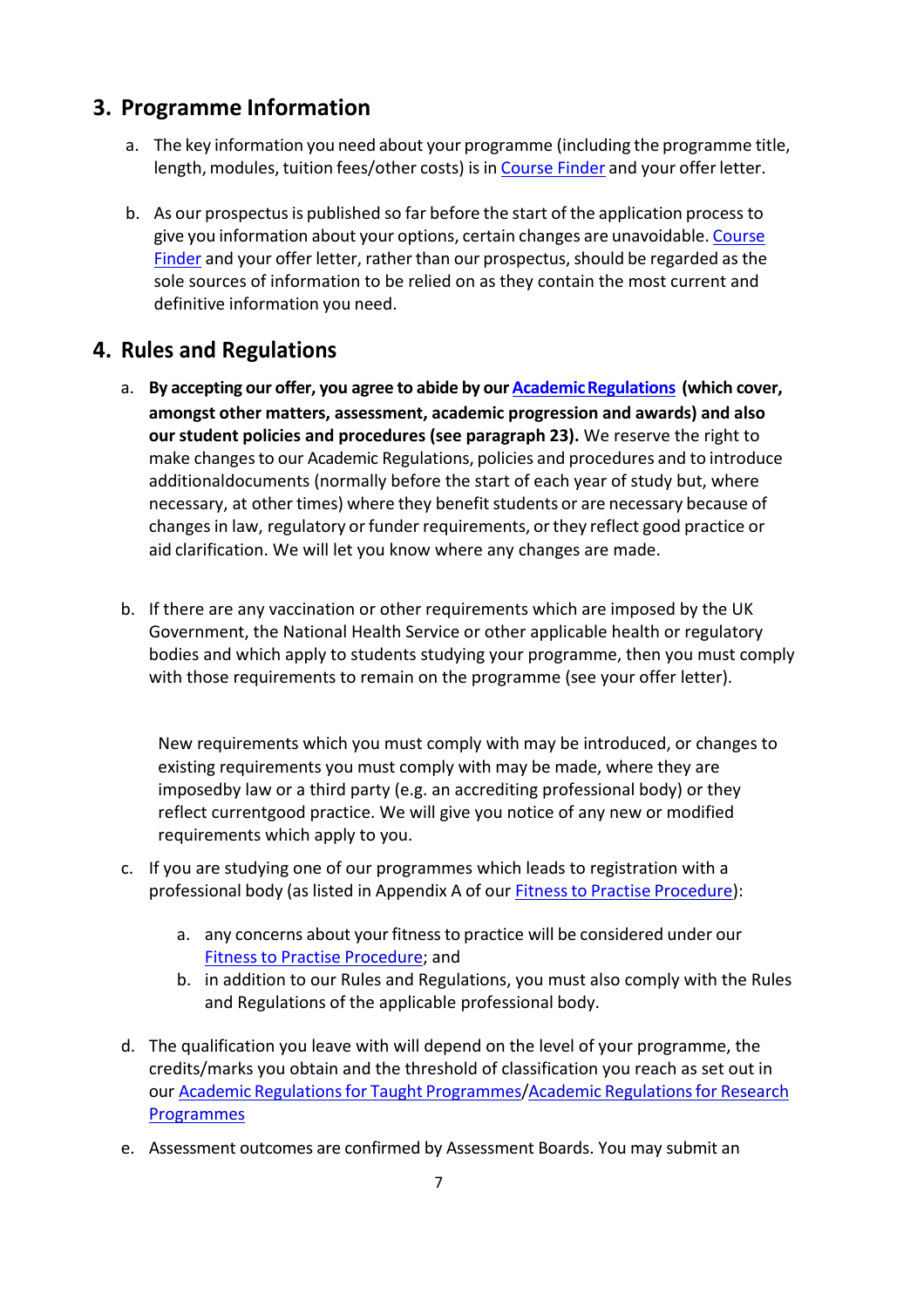academic appeal against a decision reached by an Assessment Board, but specified grounds and time limits apply (see [Academic Appeals Procedure\)](https://beta.salford.ac.uk/governance-and-management/student-facing-policies-and-procedures). If you submit an appeal, you may be prevented from progressing on your programme pending the outcome. If your appeal is unsuccessful and the delay means you have to resume your programme in the next year of study, you must pay the difference between the tuition fees you have already paid and the tuition fees which are payable by other students taking the programme in that year of study.

- f. Ideally you should read all of the applicable rules, regulations, policies and procedures (see paragraph 23) before you accept an offer but, because there is a lot of information for you to absorb (some of which you may only need to know at a later stage or some of which may never be relevant to you), we have tried to identify both in these Terms and Conditions and in ['Key Facts about Fees',](https://beta.salford.ac.uk/student-terms-and-conditions) the key points you need to know and to signpost more detailed information so you can find it if needed.
- g. We have a duty of care to our staff, students, visitors and others involved with University activities who may come into contact with our students and a duty to safeguard children and vulnerable adults who may be on campus. For this reason, we require all of our students to disclose the following once they have accepted an offer of a place:
	- any relevant unspent criminal convictions; and
	- any investigation or charges brought against you by the Police as a result of your alleged criminal conduct.

We will consider the impact of any criminal convictions or investigations/charges that are disclosed. You must make the disclosure as soon as possible after you have accepted an offer and at least 30 days before the scheduled start date for your programme (or straightaway if there are fewer than 30 days before that scheduled start date).

In the case of investigations by the Police or criminal proceedings which have not been concluded at the time of your disclosure, we may defer a decision about you studying the programme until those investigations/any criminal proceedings have been concluded.

A criminal record may not, in itself, prevent you from studying a programme. However, if we decide that the disclosed criminal conviction(s) mean that you pose a threat to our staff, students, visitors or others involved with University activities with whom you may come into contact or that allowing you to study a programme would be contrary to law, then we will cancel your contract and remove you from the programme. For further information see our [Applicant and Student Criminal](https://beta.salford.ac.uk/askus/admin-essentials/applicant-and-student-criminal-and-conviction-policy-and-procedure) [Convictions Policy.](https://beta.salford.ac.uk/student-terms-and-conditions)

Failure to disclose this information, or disclosure of incorrect or misleading information, could also result in cancellation of your contract and your removal from the programme (see paragraph 7).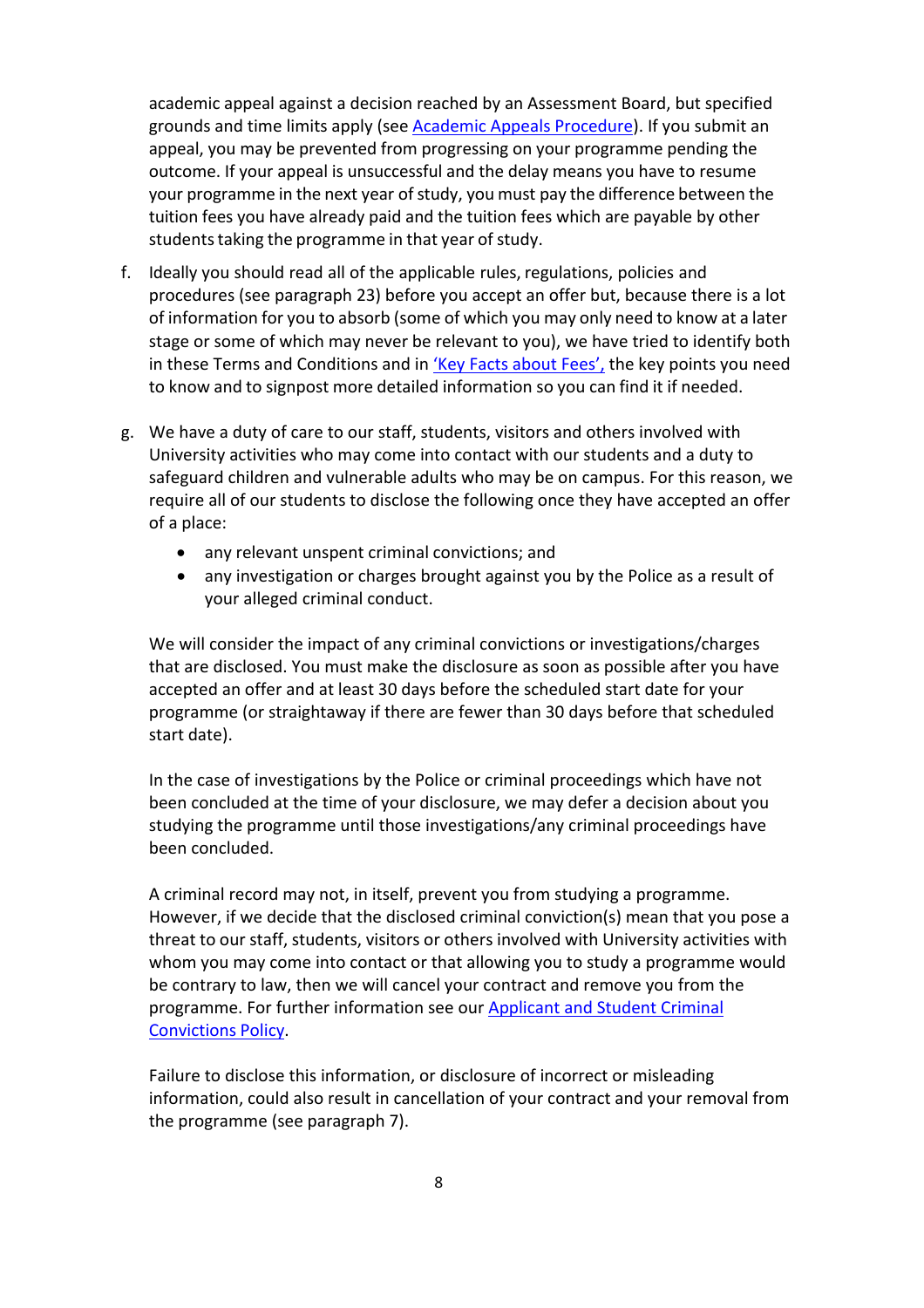We accept no responsibility for any adverse consequences which result from cancellation of your contract and your removal from the programme.

- h. If your programme requires you to undergo a Disclosure and Barring Service (DBS) check, your place on the programme will be conditional on such check being satisfactorily completed. We are not responsible for any delay in carrying out the check unless it is solely our fault. The DBS check is in addition to any disclosure that you are required to make under paragraph 4g.
- i. We use IT facilities to deliver your programme (including assessments) and, in using our IT system, you must comply with our [IT Acceptable Use](https://beta.salford.ac.uk/student-terms-and-conditions) Policy. In particular, you are responsible for all activity on your user account and your password must be kept secure. Monitoring of your account may be carried out to ensure there is no misuse. Misuse is punishable with penalties including blocking of your account and/or a fine.

#### **5. Withdrawal of/changesto programmes and modules**

- a. **Occasionally programmes, or the way in which they are delivered or the facilities that we use to deliver them, may need to be significantly changed or withdrawn after offers have been accepted.** If this happens, we will give you notice assoon as reasonably practicable and will do what we can to mitigate any adverse effects. This is unusual but can happen where:
- we consider that the change is beneficial to students; or
- the programme is not viable to run or will not give students the appropriate educational experience (such as where there isinsufficient take-up by students) or where funding or (if your programme is accredited) accreditation is withdrawn; or
- (if your programme is delivered by a collaborative partner) that collaborative partner ends its relationship with us or fails to deliver the programme to the required quality or standard; or
- (if you are a postgraduate research student), the academic who is appointed as your supervisor is unable for any reason to continue the supervision and we are unable to find a suitable replacement; or
- we are affected by an exceptional event that is outside our reasonable control. For illustration purposes only, examples would be natural disaster, adverse weather, terrorism, pandemic or industrial action; or
- we have to adapt to comply with new or modified laws and regulations or rules of applicable professional bodies.
	- b. If you are adversely affected by any significant change or withdrawal, you may switch to another programme or, in the absence of a suitable alternative, cancel your contract and leave the University and transfer to another provider. We have a [process](https://beta.salford.ac.uk/askus/admin-essentials/interruptions-transfers-and-withdrawals) which sets out exactly what happens in this situation.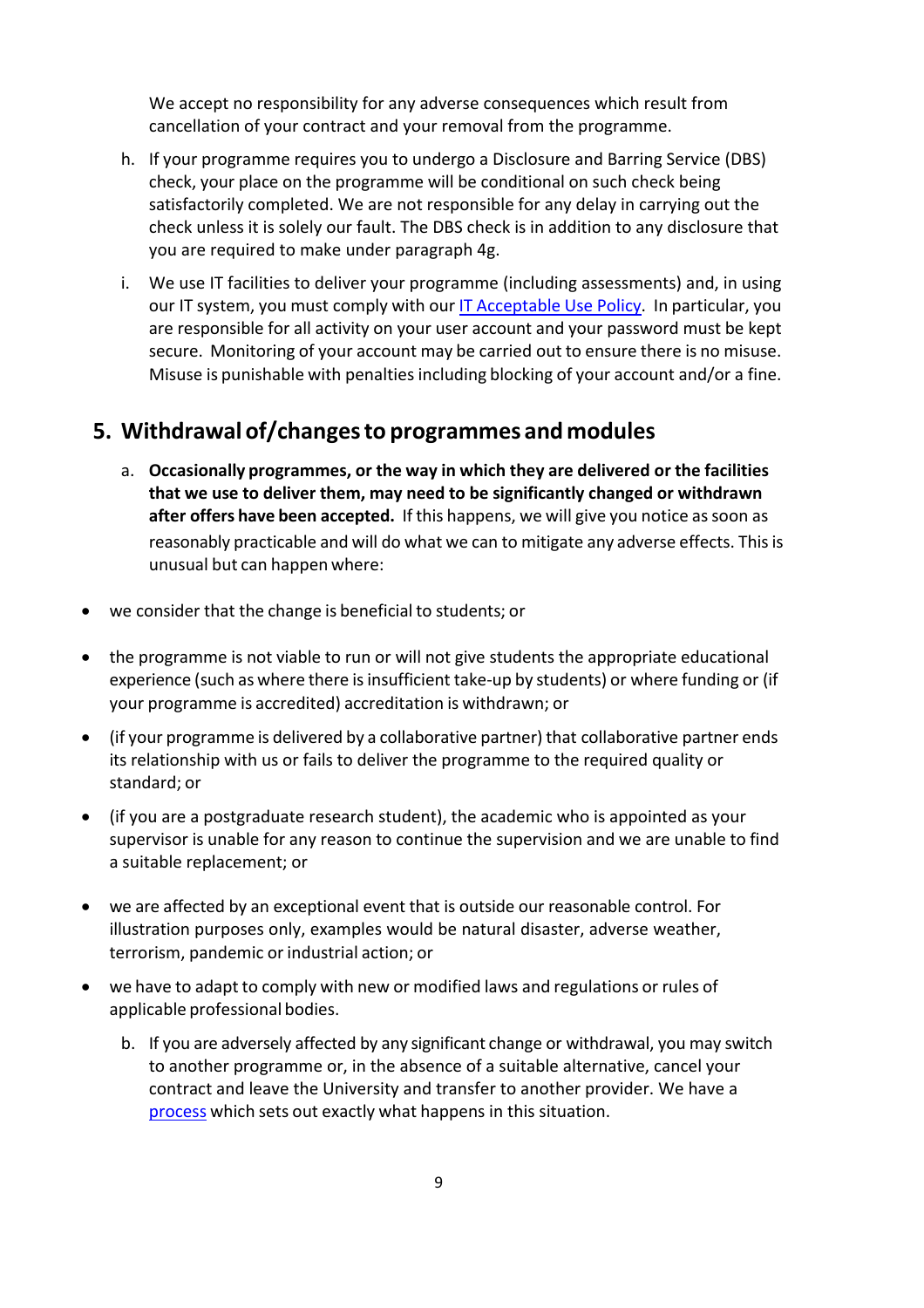- c. The range of optional modules available to you may also change for the reasons outlined above and also where modules are over-subscribed or (if you have interrupted your studies or deferred your place) modules are discontinued.
- d. Changes to programmes during your studies should only happen in exceptional circumstances. However, if changes are necessary and there is a suitable alternative programme you prefer, we will assist you, as far as we are able, with the practicalities of switching to that programme.
- e. Our [Refunds and Compensation Policy](https://beta.salford.ac.uk/student-terms-and-conditions) sets out what you can expect to happen where it becomes necessary for us to make changes that could substantially affect your studies.

#### **6. If you want to leave your programme and the University**

#### a. *General right to cancel*

In addition to your statutory right to cancel (see below), you may cancel your contract at any time without giving us any reason. Where you cancel before a year of study has started, you will not have to pay us anything in respect of that year of study, although you will lose any non-refundable deposit you have paid. Where you cancel after a year of study has started, the amount you owe us or we owe you for that year of study depends on the amount you have paid and how many weeks into your programme you are at the time you cancel see 'Key [Facts about Fees'](https://beta.salford.ac.uk/student-terms-and-conditions).

b. If you cancel your contract, the amount of refund will depend on the amount you have paid us and how many weeks into your programme you are at the time you cancel. To check if you are entitled to a refund and how much would be paid, please email [sa-tuitionfees@salford.ac.uk.](mailto:sa-tuitionfees@salford.ac.uk)

#### $c.$  *Statutory right to cancel*

You have a statutory right to cancel your contract (without giving us any reason) within a 14-day period which starts on the day after you accept our offer of a place on the programme ("14-day period"). If you receive unconditional and conditional offers, the 14-day period starts on the day after you accept the conditional offer. If we establish that you have already used our Confirmation of Acceptance for Studies letter to obtain a visa, your deposit cannot be refunded. Otherwise, cancellation will entitle you to a full refund of any tuition fees you have paid. If teaching of your programme is scheduled to start during the 14-day period, you expressly agree that your programme will start before your statutory right to cancel has ended.

d. To cancel you must give us notice via the [Student Self Service Portal](https://www.salford.ac.uk/askus) via the student hub. We use the date of your notice to calculate how much we owe you or you owe us (for more details see our Student Engagement, Interruption and Withdrawal Policy).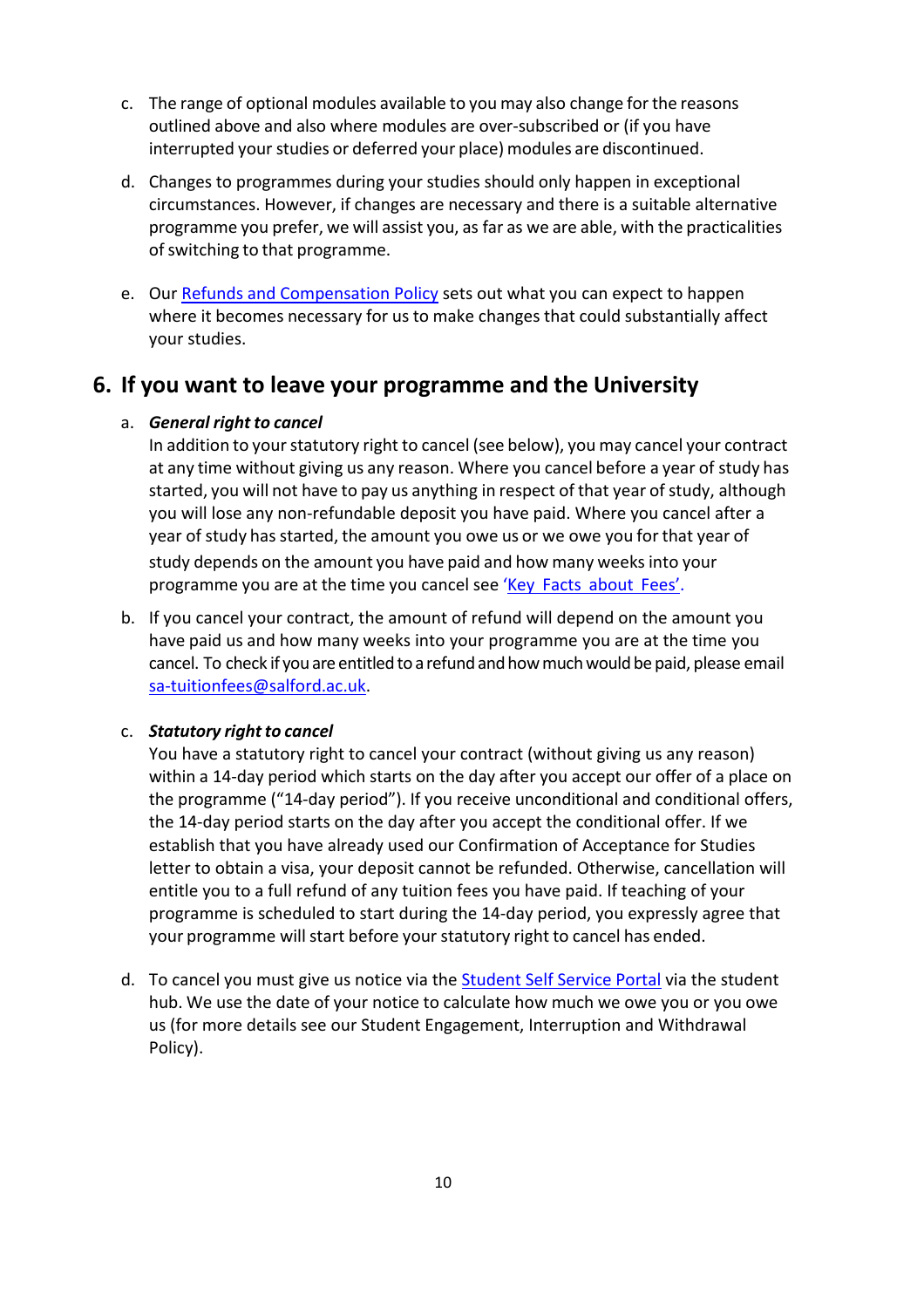## **7. Circumstancesin which we may cancel your contract and remove you from your programme**

- **a. We may cancel your contract and remove you from your programme (you will no longer be a registered student) by giving you notice if:**
	- **you give us any false, misleading or materially incomplete information in relation to your application. (We may also inform any relevant external bodies about this); or**
	- **you do not disclose any relevant unspent criminal conviction by the deadline for disclosure or you disclose information that is incorrect or misleading (see paragraph 4g); or**
	- **you do notregister atthe appointed time andyoudonothaveaninterruptionof study(break in learning)thatwe have agreed; or**
	- **your tuition fees(or any instalment) are not paid by the due date for payment (whetherthey are payable by you or a third party on your behalf); or**
	- **you are required to pay a deposit for any year of study but do not pay it by the due date for payment or a payment is flagged to us as suspicious (e.g. because you tried to pay using different cards in different names); or**
	- **you commit any fraud in connection with any payment to us; or**
	- **you do not meet the minimum attendance and participation requirements (including those of any professional body which accredits your programme); or**
	- **you do not meetthe assessment criteria to progress with your programme or to transfer to another programme; or**
	- **you have not complied with any vaccination or other requirements which are imposed by the UK Government, the National Health Service or other applicable health or regulatory bodies and that apply to students who are studying your programme; or**
	- **(Students with visas) your application for a visa is refused or your visa is curtailed (cancelled) or you fail to comply with all applicable United Kingdom immigration rules and/or ou[rAttendance](https://beta.salford.ac.uk/student-terms-and-conditions) Monitoring Policy**or we decide there are grounds on which you fail your mock credibility interview **(**see paragraph 11**).**
	- **you have committed serious misconduct for which the penalty of expulsion is imposed under our [Student Misconduct](https://beta.salford.ac.uk/student-terms-and-conditions) Procedure or Student Academic Integrity and [Academic Misconduct](https://beta.salford.ac.uk/student-terms-and-conditions) [Procedure;](http://www.salford.ac.uk/__data/assets/pdf_file/0005/653648/AcademicMisconductProcedure.pdf) or**
	- **you are found unfit to practise for which the penalty of expulsion isimposed under our Fitnessto Practise [Procedure;](https://beta.salford.ac.uk/student-terms-and-conditions) or**
- b. If we withdraw your offer or cancel your contract before you start the programme, we will refund any tuition fees you have paid less any amounts you owe us. However, your deposit is not refundable if, at the time of withdrawal or cancellation, we establish that you have already used our confirmation of acceptance of studies letter to obtain a visa or that, during the application process, fraudulent documents (financial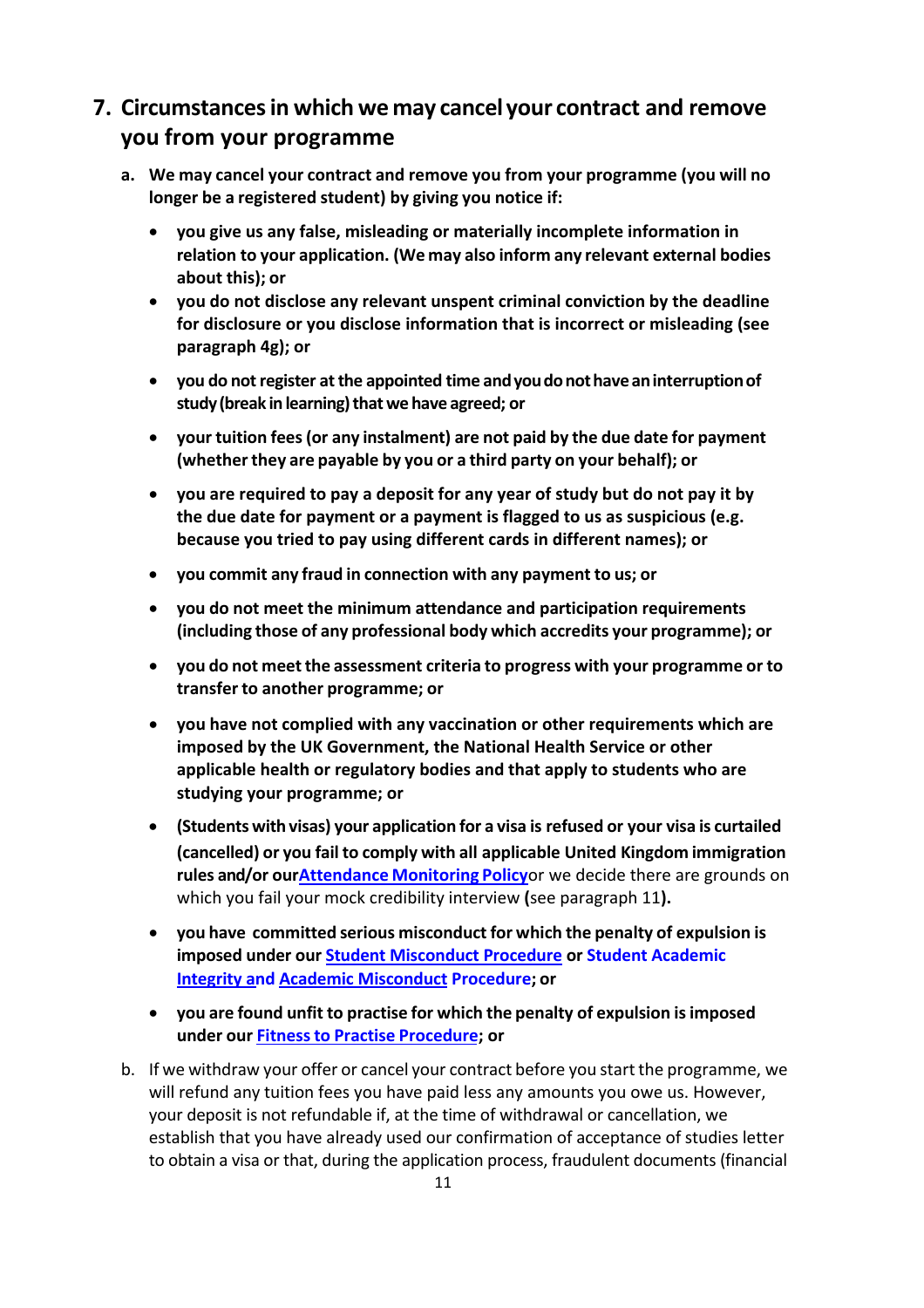or academic) were used or information on previous visa refusals was withheld. If we cancel your contract after you have started the programme, the tuition fees you owe us or which we will refund to you will depend on how many weeks into your programme you are at the time your contract is cancelled. To check the amount se[e](https://beta.salford.ac.uk/student-terms-and-conditions) 'Key [Facts about Fees'.](https://beta.salford.ac.uk/student-terms-and-conditions)

- c. If your application for a visa isrefused, we may decline to issue you with a further confirmation of acceptance of studies letter and our decision will be final.
- d. If your contract is cancelled, your registration as a student will be cancelled which means that you would no longer be a student of the University. As a result you would no longer be able to make use of the University facilities, attend lessons/lectures, sit examinations or submit assignments for marking. Any assessments/ assignments, (e.g. course work or exams) that you do submit or take, following cancellation, will be considered as null and void. If you are allowed to re-join the programme at a future date, you will be required to repeat these assessments and examinations before you can continue your studies or be awarded a qualification.
- e. If we cancel your contract and cancel your registration as a student for non-payment of any tuition fees then, subject to you paying in full all such tuition fees, we may agree for you to be reinstated to your programme. (If, however, you have missed teaching and assessments, reinstatement may be conditional on you meeting certain academic requirements before you return to your programme (e.g. waiting to return to your programme until the next academic year). On reinstatement your contract will resume as if it had never been cancelled.

## **8. What happens if exceptional and unforeseen events prevent us delivering your programme**

Our [Student Protection Plan](https://beta.salford.ac.uk/student-terms-and-conditions) explains the measures we will take to protect you if the continuation of your studies is put at risk due to any exceptional and unforeseen events (e.g. loss of our degree awarding powers). Wherever possible we will try to teach-out your programme even if we have to make adjustments to the way we deliver it. If that is not possible we will offer you one of our other programmes or, if there is nothing suitable for you, we will arrange for you to transfer to another provider.

## **9. What you need to do if there is a change to your circumstances and you need a 'break from study' (interruption)**

- a. We can provide a range of support if you are experiencing any difficulties and please see paragraph 14c which explains how to access help.
- b. To interrupt (take a break from) your studies you must give us notice via the [Student](https://beta.salford.ac.uk/student-terms-and-conditions) [Self-Service](https://www.salford.ac.uk/askus) Portal. Our [Student Engagement, Interruption and Withdrawal Policy](https://beta.salford.ac.uk/student-terms-and-conditions) explains more about the process.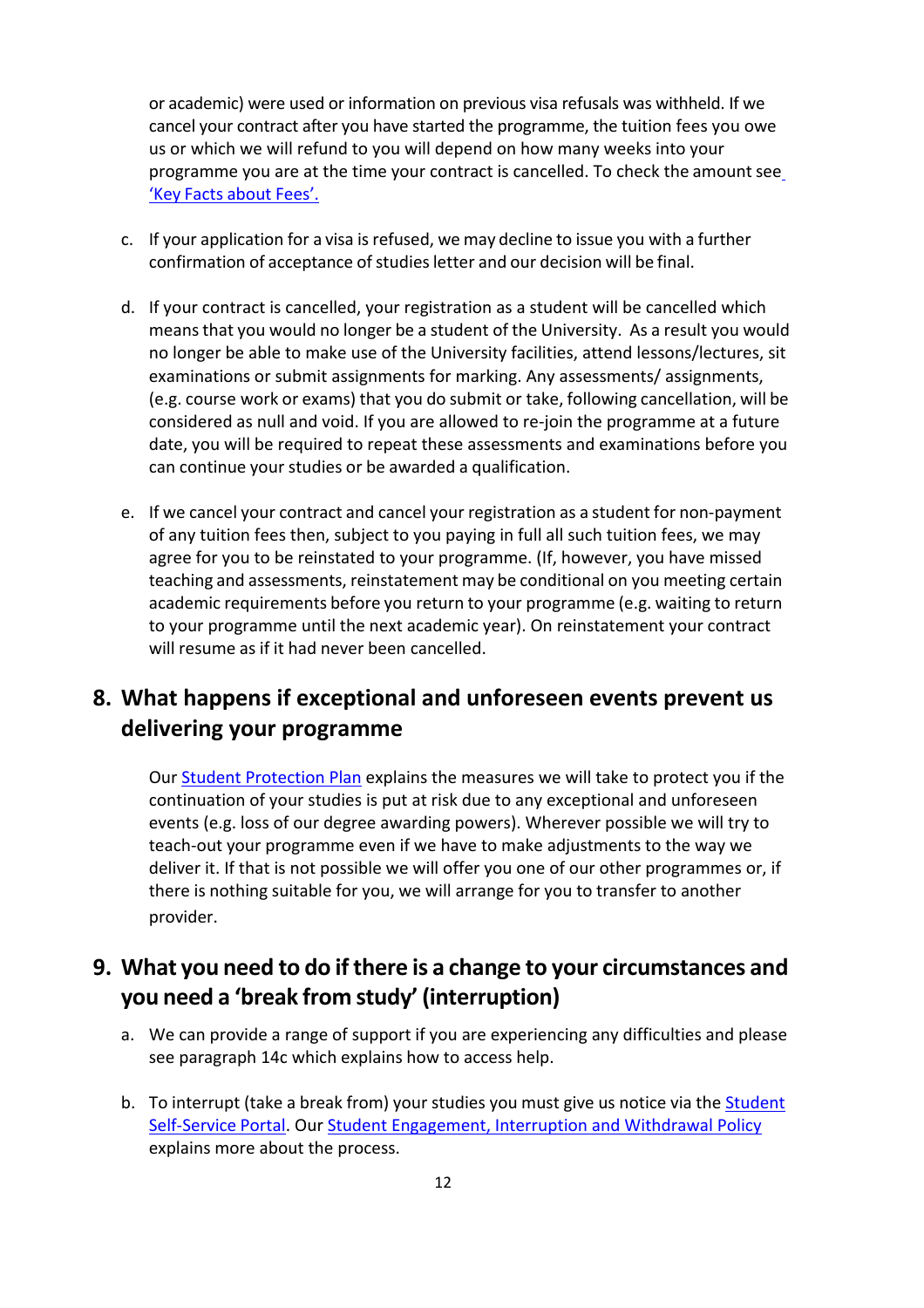- c. If you are self-funding or have a sponsor, the calculation of your tuition fees will be based on how many weeks into your programme you are at the time you interrupt.
- d. If, at the time of interrupting, you have paid all tuition feesfor the year of study, you may (at your option) either:
	- carry forward your paid tuition fees to a subsequent year, assuming you resume at the same point at which you interrupted and you resume at the next available opportunity; or
	- receive a refund (the amount will depend on how much you have paid and how many weeksinto your programme you are at the time you interrupt. To check the amount of your refund, see ['Key Facts about Fees'\)](https://beta.salford.ac.uk/student-terms-and-conditions). If you receive a refund, you will be charged the rate of fees which are applicable at the time you resume your programme.
- e. If you are funded by the Student Loans Company, your tuition fees will depend on the date your interruption starts. Overpaid funding cannot be carried forward to a subsequent year as it will have to be repaid to the Student Loans Company. You will then need to re-apply for funding for the year of study in which you resume your programme. The tuition fees will be the applicable amount charged at the time you resume. The amount charged may be reduced if you only need to undertake part of a year of study, e.g. trimester 2.

## **10. What to do if things go wrong**

If you have not received the service that we have promised you, you can make a complaint. We have two complaints procedures which should be followed: one for [applicants a](https://beta.salford.ac.uk/student-terms-and-conditions)nd one for [students.](https://beta.salford.ac.uk/student-terms-and-conditions)

If we do not resolve your complaint to your satisfaction, you may be able to take your complaint to the Office of the Independent Adjudicator whose role is to provide an independent Scheme which reviews complaints against higher education providers. Where complaints are found to be justified or partly justified, the Office of the Independent Adjudicator will make recommendations for us to implement.

## **11. Students with Visas**

- **a. If you have a visa, you must comply with visa conditions, immigration rules and our [Attendance](https://beta.salford.ac.uk/student-terms-and-conditions) [Monitoring](https://beta.salford.ac.uk/student-terms-and-conditions) Policy. In particular, you must obtain written records from lecturersthatyou have attended teaching events and your non-attendance will be reported to UK Visas & Immigration and may result in curtailment (cancellation) of your visa and your removal from the programme.**
- b. If you defer your start date before obtaining a visa, we will carry over your deposit to the next available start date. However, if you defer your start date after obtaining a visa, you will lose your deposit and, as you will need to re-apply for a visa, you must pay us a further deposit.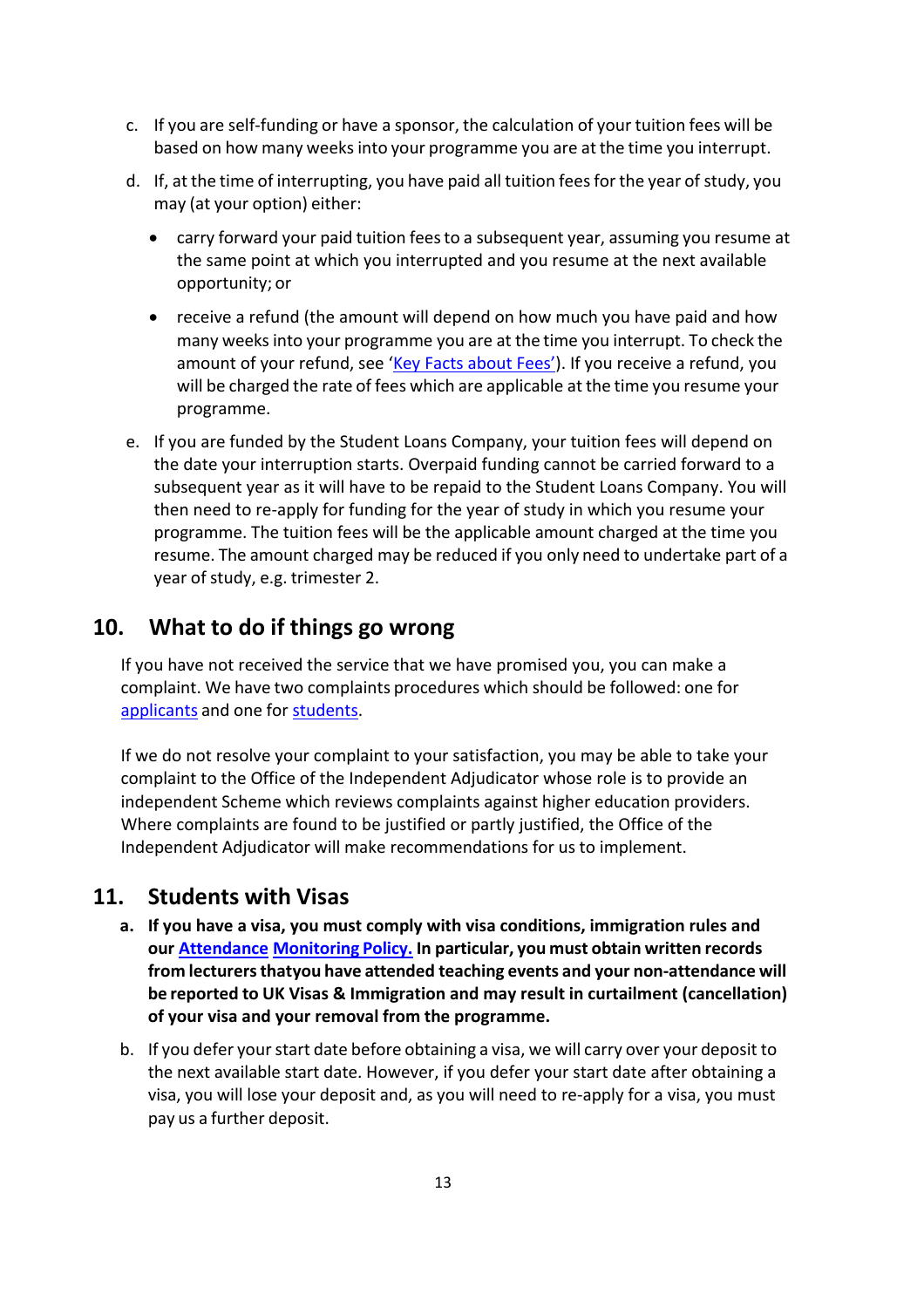- c. (If you are applying for a visa for the first time) you should be aware that we may ask you to a mock interview after you have paid your deposit and before any credibility interview that UK Visas & Immigration may require. If we have concerns about your genuine ability or your English language or your financial documents or your academic certificates/transcripts/other documents then these may be grounds for us to decide you have failed your mock interview and to cancel your contract under paragraph 7a.
- d. Information for students with visas is available [here.](https://beta.salford.ac.uk/student-terms-and-conditions)

## **12. Misconduct**

Action will be taken against you if you are found guilty of misconduct. Penalties range from zero marks for assessments through to expulsion depending on the type and severity of the misconduct. Serious misconduct may result in your suspension (and loss of access to facilities and services) pending the outcome of disciplinary action. We will report suspected criminal behaviour to the Police and the disciplinary process may be put on hold pending the outcome of any criminal proceedings.

## **13. Ownership of your work**

With certain limited exceptions set out in our [IP Policy \(](https://beta.salford.ac.uk/student-terms-and-conditions)e.g. where outputs are cocreated), you are the owner of all copyright and other intellectual property rights in the works which you create during your programme.

## **14. Facilities, accommodation and support services**

- a. Our facilities (e.g. Library, IT access) may need to be suspended or modified because of essential maintenance, refurbishment or improvements or health and safety concerns or other circumstances outside our reasonable control. We will maintain facilities to a reasonable level and, wherever possible, will minimise disruption.
- b. Third parties own and manage the student accommodation which is located on campus and, if you are staying there, you will have a separate contract for your accommodation with them.
- c. We offer a range of support services for our students for every aspect of life away from the lecture theatre and they can be accessed via our [askUS](https://www.salford.ac.uk/askus) web pages or our askUS helpdesk in University House. These services can help in a wide range of circumstances, including if you are experiencing mental health problems, are struggling with your programme or are concerned about your fit with your programme.
- d. We will issue you with a student ID card when you first register with us which you will need to access our library and other facilities. You are responsible for all usage of your ID card and must keep your ID card safe and secure at all times. Lost or stolen ID cards must be reported to us as soon as possible (email [SA-](mailto:SA-IDCards@salford.ac.uk)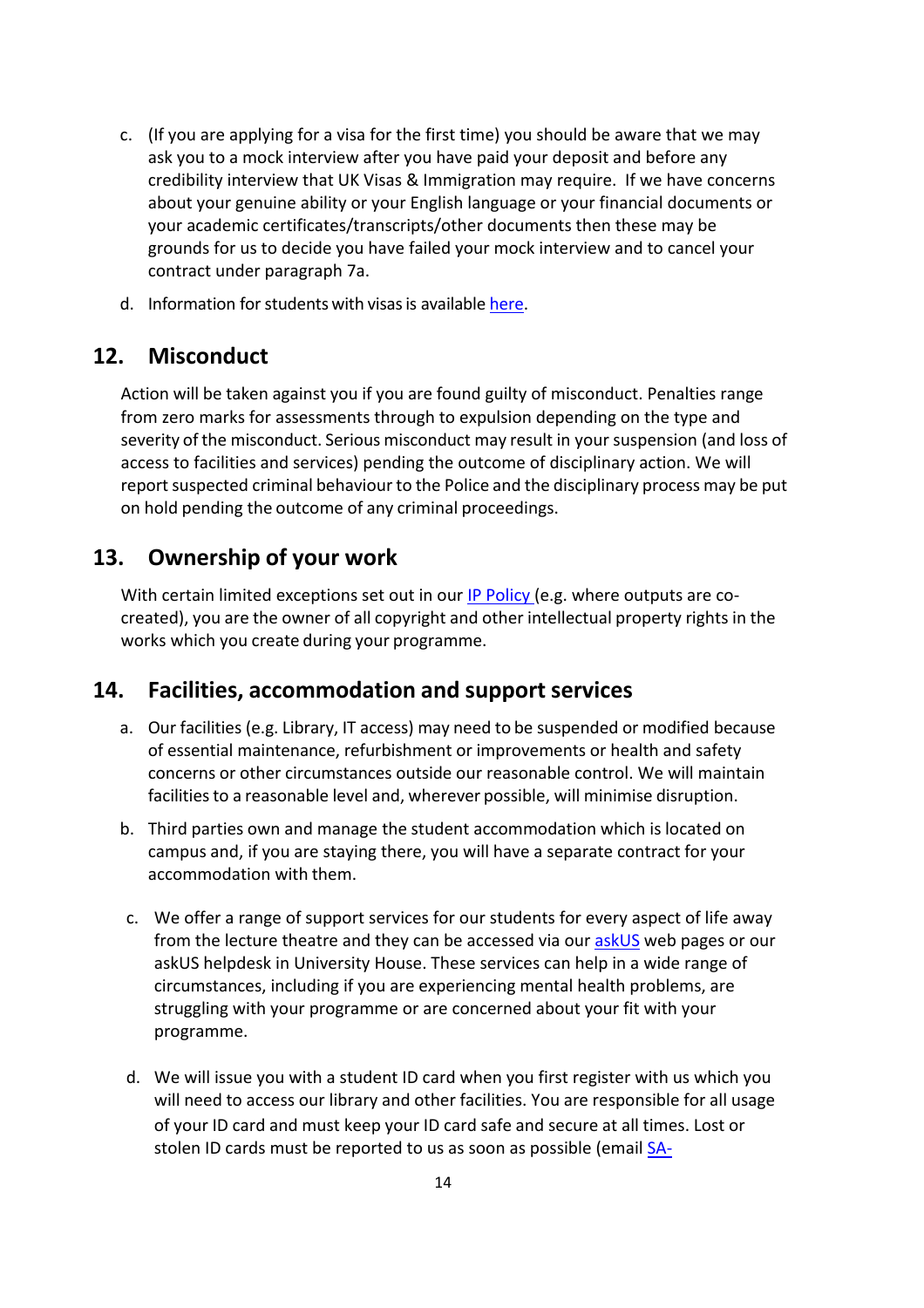[IDCards@salford.ac.uk\)](mailto:SA-IDCards@salford.ac.uk)

#### **15. Collaboration with other providers to deliver your programme**

Where another provider with whom we are collaborating is responsible for the delivery of the whole or part of your programme, the following applies:

- a. In addition to our Rules and Regulations, you must also adhere to the applicable rules and regulations of that provider (copies will be made available to you by that provider). In particular, you must pursue any complaint regarding delivery of your programme by that provider with that provider. Only if your complaint relates to your programme will you have a right to take your complaint to the final (review) stage of our complaints procedure.
- b. If your complaint allegeslosses caused by both the University and that provider, the University's liability will be limited to a fair proportion of your losses calculated by reference to the extent of its responsibility. Where it is within our power, we will assist you by requiring that provider to provide you with any remedy to which you are entitled.

#### **16. Protecting your data**

- a. It is your responsibility to provide us with, and keep us promptly updated (via the [Student Self-Service Portal\)](https://www.salford.ac.uk/askus) about all changes to, your contact details, including your UK address and landline/mobile telephone numbers.
- b. We will process your personal data in accordance with all applicable Data Protection legislation and our document called [Privacy Statement](https://beta.salford.ac.uk/privacy/privacy-notice-students) which details how students' personal data will be processed and the purposes for which the data is collected. Please ensure that the information that you provide to us is true, correct and complete and that you update it when any details change. The Statement covers the sharing of information about you with certain third partieswhere we are required to do so including (where applicable to you):
	- your sponsor;
	- any regulatory body which has responsibility for registering you for the profession to which your programme leads;
	- the Police.
- c. (If you have a sponsor), you authorise us to share relevant information about you and your studies with your sponsor.

#### **17. Fitness to study**

We have a pastoral duty towards all students which means we must follow up any concerns we may have about your physical or mental fitness to study under our [Fitness to](https://beta.salford.ac.uk/student-terms-and-conditions) [Study](https://beta.salford.ac.uk/student-terms-and-conditions) [Procedure.](http://www.salford.ac.uk/__data/assets/pdf_file/0009/653688/FitnessToStudyProcedure.pdf)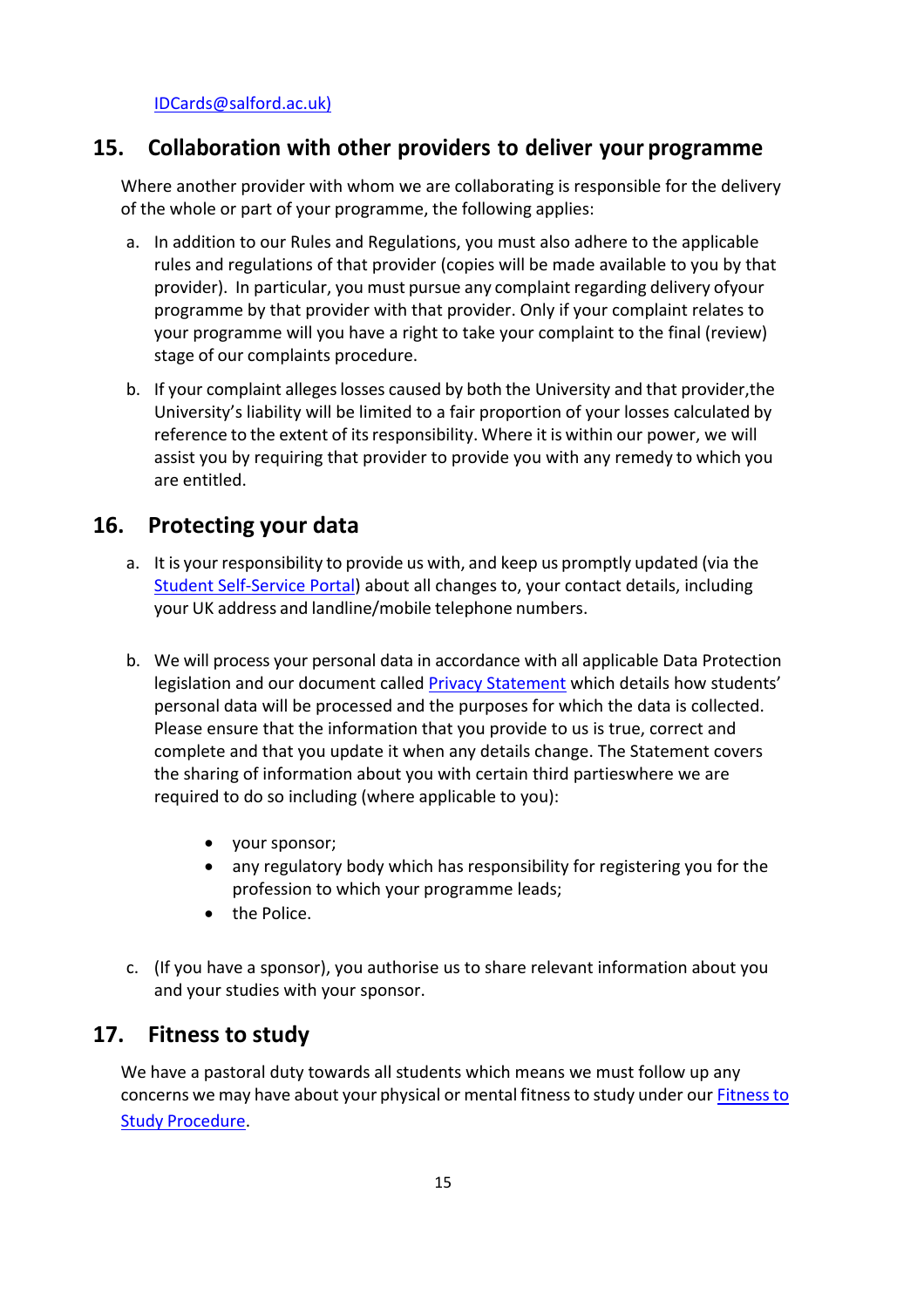## **18. Students' Union**

As a registered student you will be automatically registered as a member of the Students' Union unless you notify the President of the Students' Union that you do not wish to register. Further details about the Students' Union and opting out of membership are available at [www.salfordstudents.com.](http://www.salfordstudents.com/)

## **19. Changes to Terms and Conditions**

We reserve the right to change these Terms and Conditions and the 'Key Facts about Fees' at any time without notice to you provided that the changes are either beneficial to students or are not significant or are in response to changes in applicable laws and regulations or rules of applicable professional bodies, or are to rectify an error or are to aid clarification. Each version of these Terms and Conditions and ['Key Facts about Fees'](https://beta.salford.ac.uk/student-terms-and-conditions) will be published in the [Rules and Regulation](https://beta.salford.ac.uk/student-terms-and-conditions) section of the Student hub on our website.

## **20. Graduation**

- a. The scheduling of our graduation ceremonies may have to be changed for unforeseen reasons outside our reasonable control. We will try to avoid or minimise disruption wherever possible. All gown hire, travel, accommodation and other costs for you and your guests attending graduation are the responsibility of you/your guests. Students/their guests from outside the UK should ensure that they have adequate insurance for their stay in the UK.
- b. The name that appears on all awarding documents will be your full name as it is written in our system on the date you are awarded a qualification by the University. Unfortunately, our system is unable to recognise accent marks so your name will appear on awarding documents without any accent marks that your name may have. Name changes must be in accordance with our [name change policy.](https://beta.salford.ac.uk/student-terms-and-conditions) Awarding documentation will be issued in accordance with the timescales displayed on our [University Website a](https://beta.salford.ac.uk/student-terms-and-conditions)t the time of your award.

## **21. Applicable law**

English law governs your contract.

## **22. Glossary of Terms**

| cancellation/cancellation<br>of contract | The end of your legally binding agreement with the<br>University regarding your programme and your permanent<br>removal from your programme.                                                                              |
|------------------------------------------|---------------------------------------------------------------------------------------------------------------------------------------------------------------------------------------------------------------------------|
| expulsion                                | This is a disciplinary sanction which, where applied, results<br>in a student being permanently removed from<br>his/her/their programme at the University and the<br>cancellation of the contract between the student and |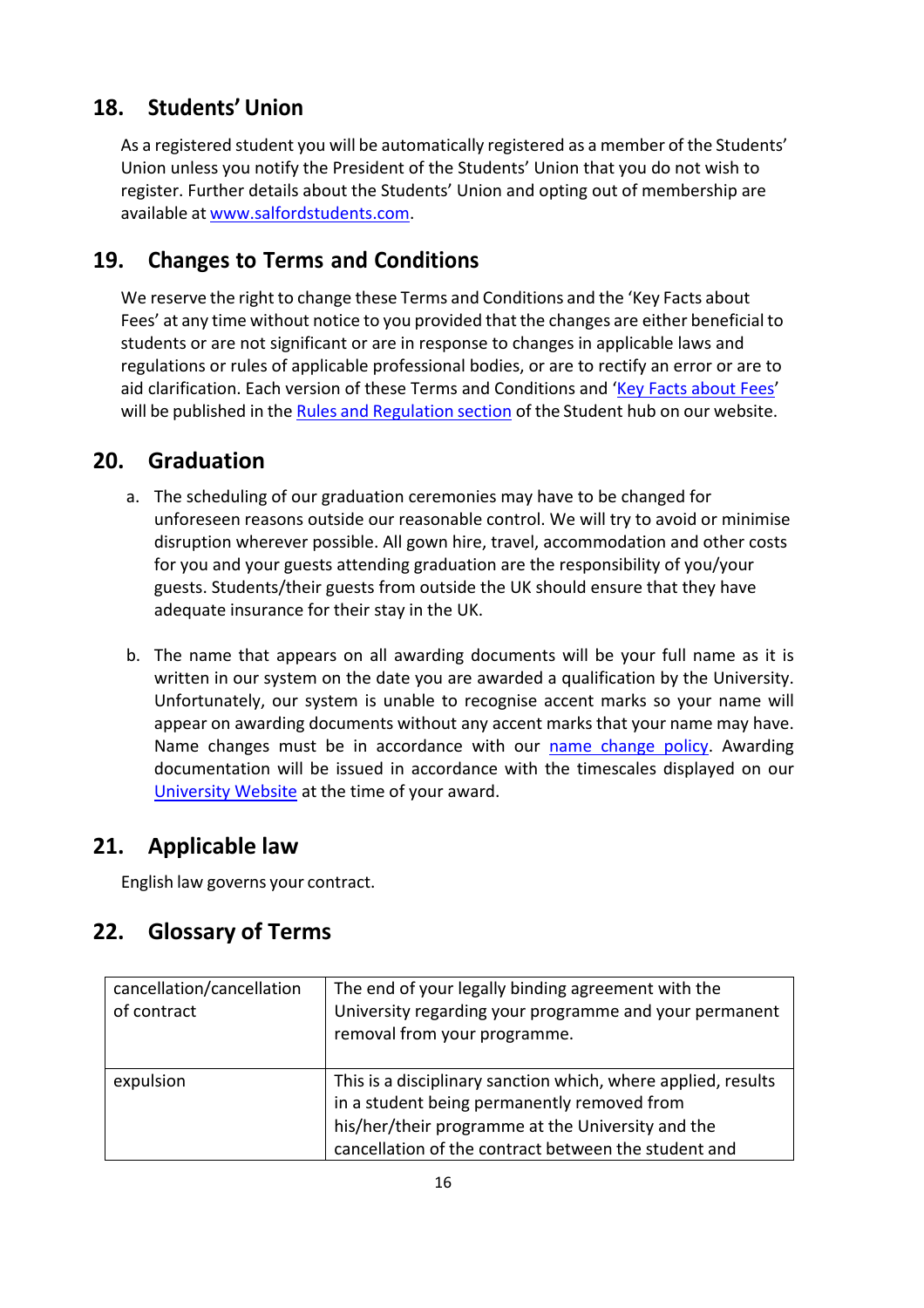|                                | the University. A studentwho has been expelled from<br>the University would never be permitted to study at the<br>University again.                                                                                                                                                                                                                                                                                                                                                           |
|--------------------------------|-----------------------------------------------------------------------------------------------------------------------------------------------------------------------------------------------------------------------------------------------------------------------------------------------------------------------------------------------------------------------------------------------------------------------------------------------------------------------------------------------|
| home students                  | Students who we assess as being eligible to pay tuition fees<br>at the home rate according to guidance of the UK Council<br>for International Student Affairs                                                                                                                                                                                                                                                                                                                                 |
| interruption of study          | An interruption of study is where, with our prior<br>agreement, you take a formal break from study for a<br>specific period of time with the intention to resume study<br>at a future date.                                                                                                                                                                                                                                                                                                   |
| retake                         | This refers to your third attempt at a module assessment<br>and means that you must attend all classes and do all<br>assessments for that module again. Retake modules are<br>subject to payment of a fee and require re-registration for<br>the module at the appropriate time. Retake is different to<br>reassessment. Reassessment refers to your second attempt<br>at any assessment and will result in a capped mark for the<br>assessment of 40% (undergraduate) or 50% (postgraduate). |
| sponsor                        | An external organisation such as an embassy, your<br>employer or a government organisation.                                                                                                                                                                                                                                                                                                                                                                                                   |
| suspension of study            | A period of time during which we temporarily pause your<br>studies pending the outcome of a disciplinary hearing<br>related to an allegation of serious misconduct. Suspension<br>is a neutral act, but restrictions may apply, e.g. access to<br>the campus may not be permitted and IT facilities may be<br>withdrawn.                                                                                                                                                                      |
| unspent criminal<br>conviction | An offence for which the applicable rehabilitation period<br>has not ended. After a certain amount of time (known as a<br>rehabilitation period), a criminal conviction becomes<br>'spent' and can be ignored. There are different<br>rehabilitation periods depending on how old you were<br>when you were found guilty by a Court and on the<br>sentence or punishment you were given.                                                                                                      |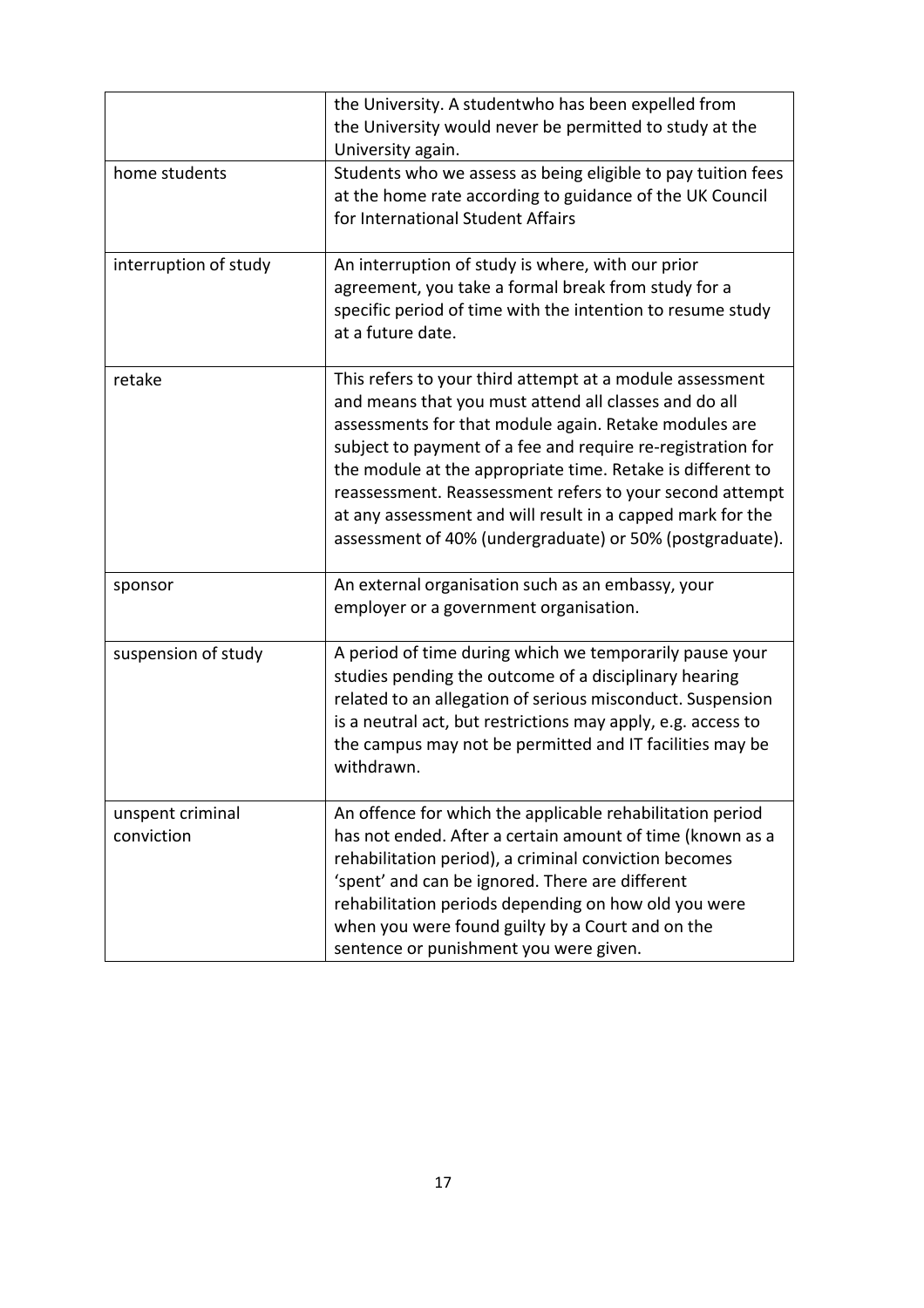## **23.** List of our Rules and Regulations

Click [here](https://beta.salford.ac.uk/student-terms-and-conditions) to visit our Terms and Conditions page. Here you will find a list of useful documents that apply to all students and form part of your contract with The University (these documents may be updated from time to time  $-$  as mentioned above). The documents available are as follows: -

#### **Admission as a student**

- 1. Admissions Policy (including Complaints Procedure for Applicants)
- 2. Applicant & Student Criminal Conviction Policy
- 3. Student Vetting Policy

#### **Conduct, behaviour**

- 4. Fitness to Practise Procedure
- 5. Fitness to Study Procedure
- 6. Student Academic Integrity and Academic Misconduct Procedure
- 7. Student Charter
- 8. Student Code of Conduct
- 9. Student Consultation
- 10. Student Misconduct Procedure

#### **Complaints**

11. Student Complaints Procedure

#### **Fees/Refunds**

- 12. Key Facts About Fees
- 13. Refunds & Compensation Policy
- 14. Tuition Fees Policy and Tuition Fees Information

#### **Exams/Assessments**

- 15. Assessment and Feedback Policy
- 16. Assessment Boards for Taught Programmes Policy
- 17. Examination Rules
- 18. External Examining for All Taught Programmes Policy

#### **Health/hardship/wellbeing**

- 19. Personal Mitigating Circumstances (PMC)
- 20. Student Support Policy

#### **IT system (including student email)**

20. ICT Acceptable Use Policy

#### **My information**

21. Privacy Statement